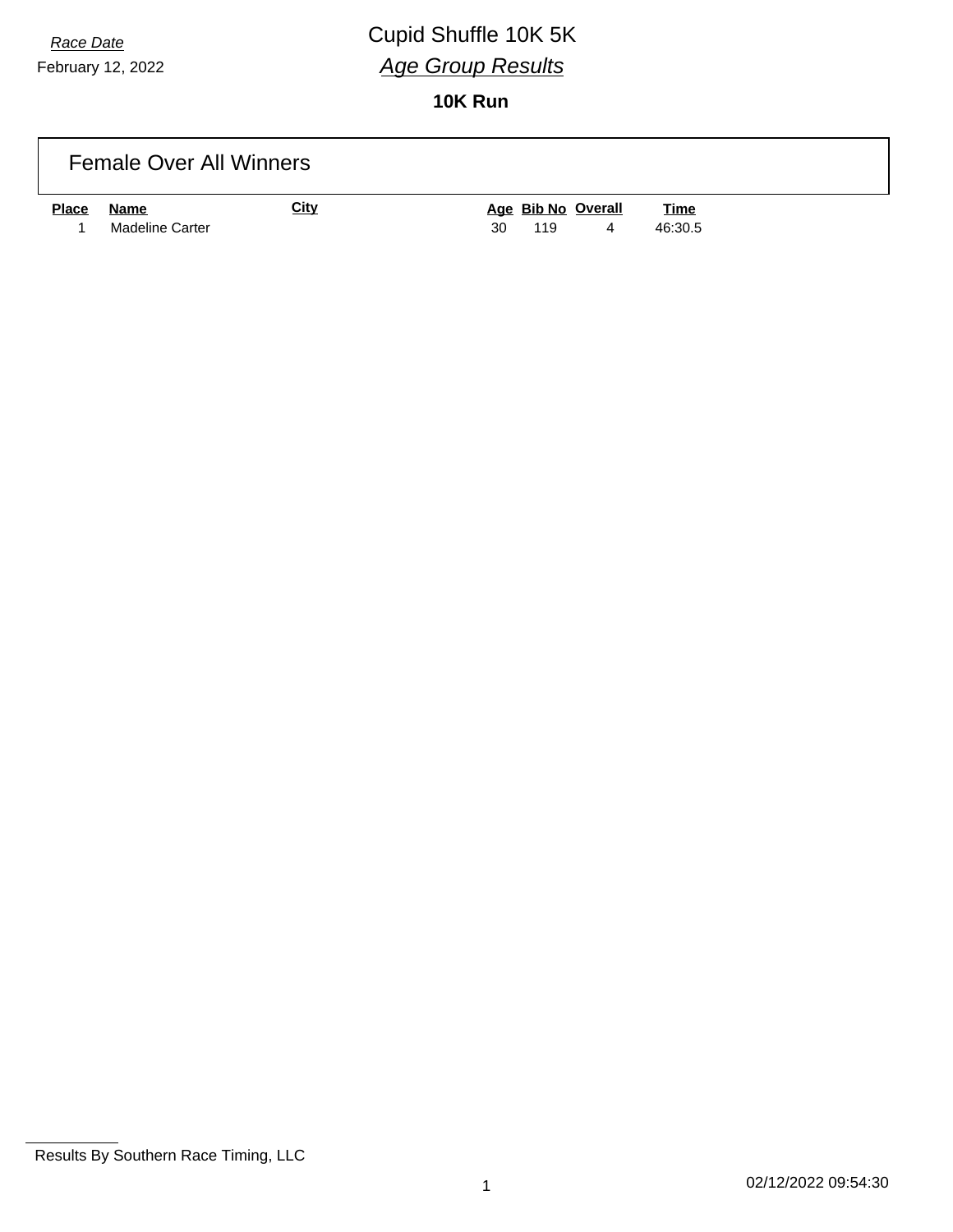February 12, 2022

| Female 19 and Under                                                 |                              |           |                          |                          |  |
|---------------------------------------------------------------------|------------------------------|-----------|--------------------------|--------------------------|--|
| <b>Place</b><br><b>Name</b><br>$\pmb{\star}$<br>Sarah Sullivan<br>1 | <b>City</b><br>Brookhaven MS | 18<br>205 | Age Bib No Overall<br>18 | <b>Time</b><br>1:32:28.2 |  |
| Female 30 to 39                                                     |                              |           |                          |                          |  |
| <b>Place</b><br><b>Name</b>                                         | <b>City</b>                  |           | Age Bib No Overall       | <b>Time</b>              |  |
| <b>Allison Strickland</b><br>$1 *$                                  |                              | 36<br>204 | 14                       | 1:05:20.8                |  |
| <b>Shemetrice Brock</b><br>$2$ *                                    |                              | 39<br>116 | 17                       | 1:16:03.8                |  |
| Female 40 to 49                                                     |                              |           |                          |                          |  |
| <b>Place</b><br><b>Name</b>                                         | <b>City</b>                  |           | Age Bib No Overall       | <b>Time</b>              |  |
| $\star$<br>Lori Busick<br>1                                         |                              | 48<br>118 | 12                       | 1:01:09.5                |  |
| Female 50 to 59                                                     |                              |           |                          |                          |  |
| <b>Place</b><br><b>Name</b>                                         | <b>City</b>                  |           | Age Bib No Overall       | <b>Time</b>              |  |
| Miriam Allred<br>$\star$<br>$\mathbf{1}$                            |                              | 59<br>105 | 7                        | 54:04.6                  |  |
| 2<br>Stephanie Dunaway                                              |                              | 50<br>135 | 8                        | 55:04.9                  |  |
| Pam Hughes<br>$3^*$                                                 |                              | 50<br>159 | 9                        | 56:40.0                  |  |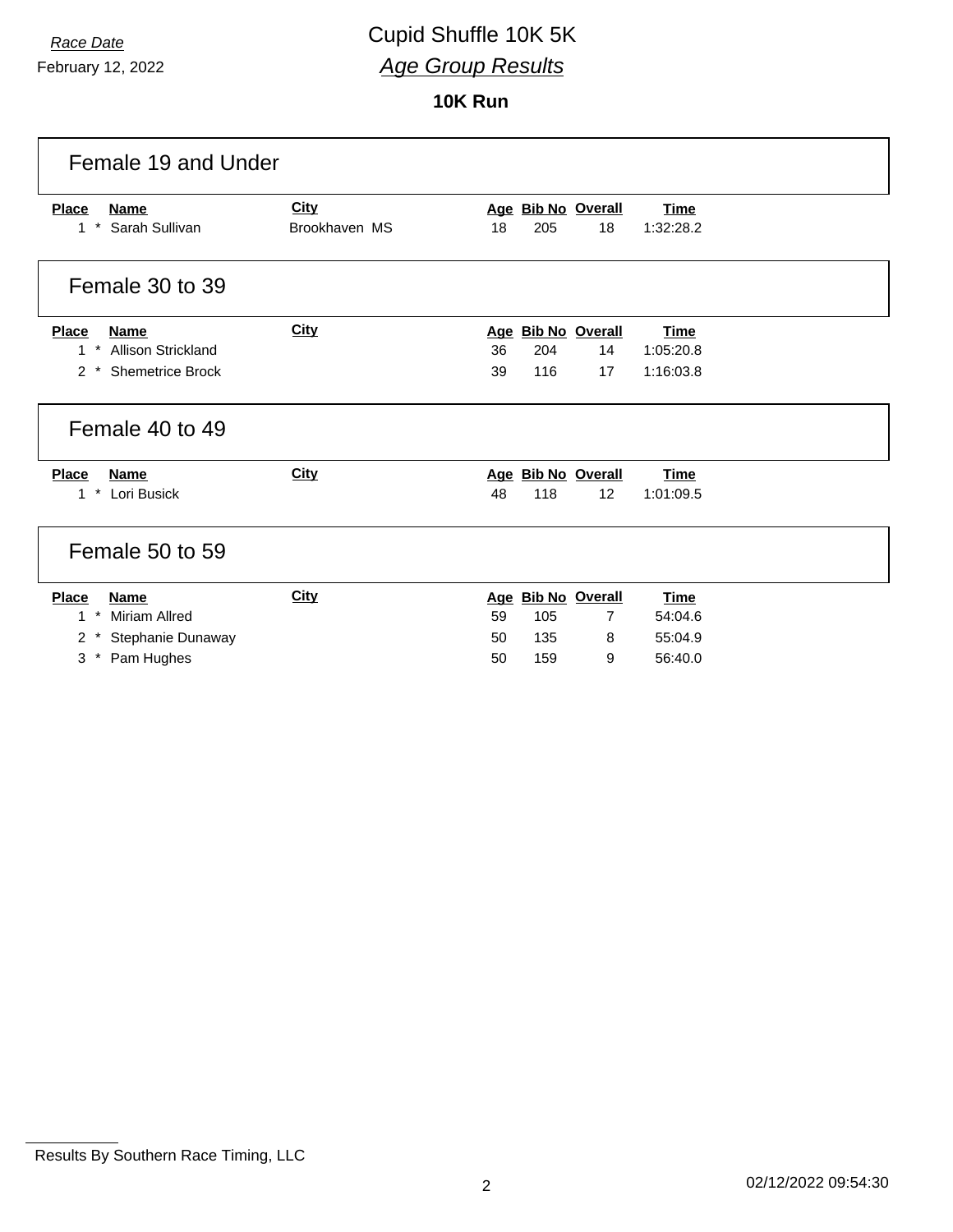# *Race Date* Cupid Shuffle 10K 5K *Age Group Results*

|              | Male Over All Winners |             |                    |             |  |
|--------------|-----------------------|-------------|--------------------|-------------|--|
| <b>Place</b> | Name                  | <b>City</b> | Age Bib No Overall | <b>Time</b> |  |
|              | <b>Brent Watson</b>   |             | 39<br>212          | 38:29.2     |  |

Results By Southern Race Timing, LLC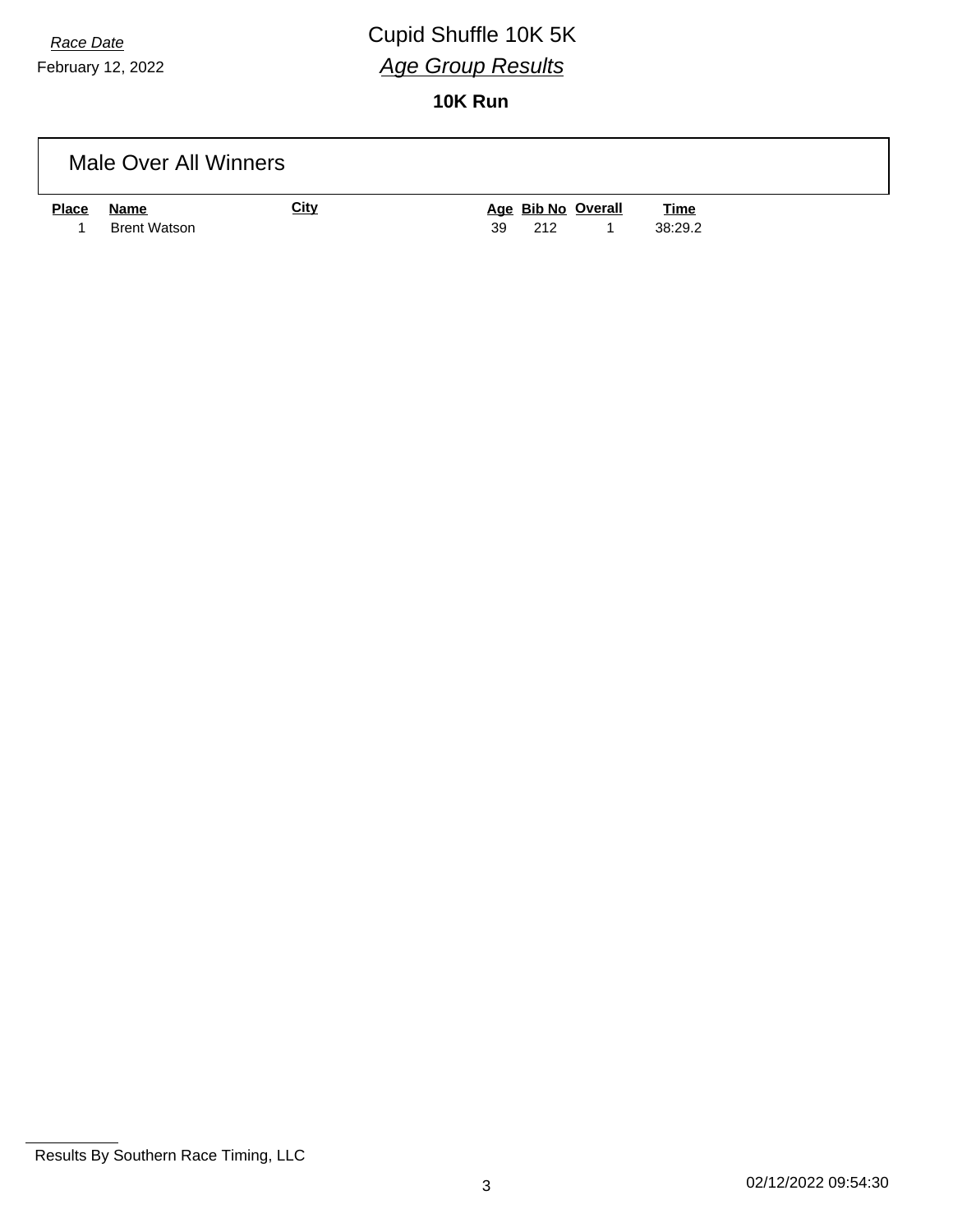February 12, 2022

| Male 19 and Under                     |             |                                        |
|---------------------------------------|-------------|----------------------------------------|
| <b>Place</b><br><b>Name</b>           | <b>City</b> | Age Bib No Overall<br><b>Time</b>      |
| <b>Matthew Brewer</b><br>$\star$<br>1 |             | 16<br>113<br>42:34.7<br>3              |
| 2 * Noah Brister                      |             | 17<br>114<br>48:01.8<br>6              |
| 3 * Dylan Rollins                     |             | 196<br>1:01:21.2<br>18<br>13           |
| Male 20 to 29                         |             |                                        |
| <b>Place</b><br><b>Name</b>           | <b>City</b> | Age Bib No Overall<br><b>Time</b>      |
| * Isaac Childs<br>1                   |             | 122<br>27<br>$\overline{2}$<br>39:24.5 |
| Male 40 to 49                         |             |                                        |
| <b>Place</b><br><b>Name</b>           | City        | Age Bib No Overall<br><b>Time</b>      |
| $\star$<br>Dave Griffin<br>1          |             | 49<br>220<br>10<br>1:00:02.9           |
| 2 * Clint Rounsaville                 |             | 1:00:04.2<br>224<br>49<br>11           |
| 3 * Brad Jones                        |             | 45<br>221<br>1:06:55.5<br>15           |
| Male 50 to 59                         |             |                                        |
| <b>Place</b><br><b>Name</b>           | <b>City</b> | Age Bib No Overall<br><b>Time</b>      |
| $^\star$<br><b>Mark Crosby</b><br>1   |             | 56<br>129<br>5<br>46:36.1              |
| Joe Elliot<br>$2 *$                   |             | 225<br>54<br>16<br>1:11:34.3           |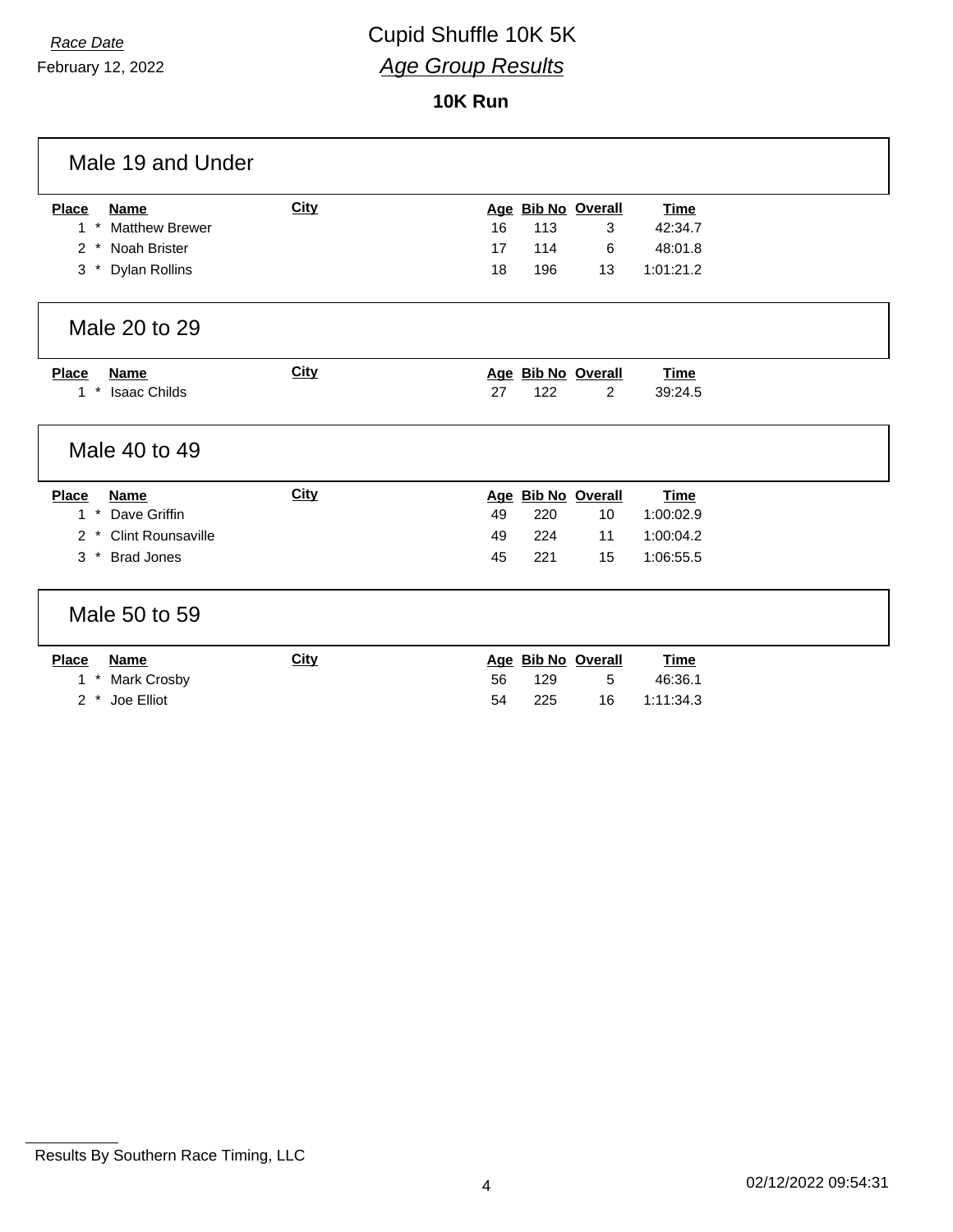## *Race Date* Cupid Shuffle 10K 5K *Age Group Results*

| <b>Female Over All Winners</b>             |             |                                                                |
|--------------------------------------------|-------------|----------------------------------------------------------------|
| <b>Place</b><br>Name<br><b>Blair Britt</b> | <u>City</u> | Age Bib No Overall<br><b>Time</b><br>3<br>22:54.8<br>219<br>10 |

Results By Southern Race Timing, LLC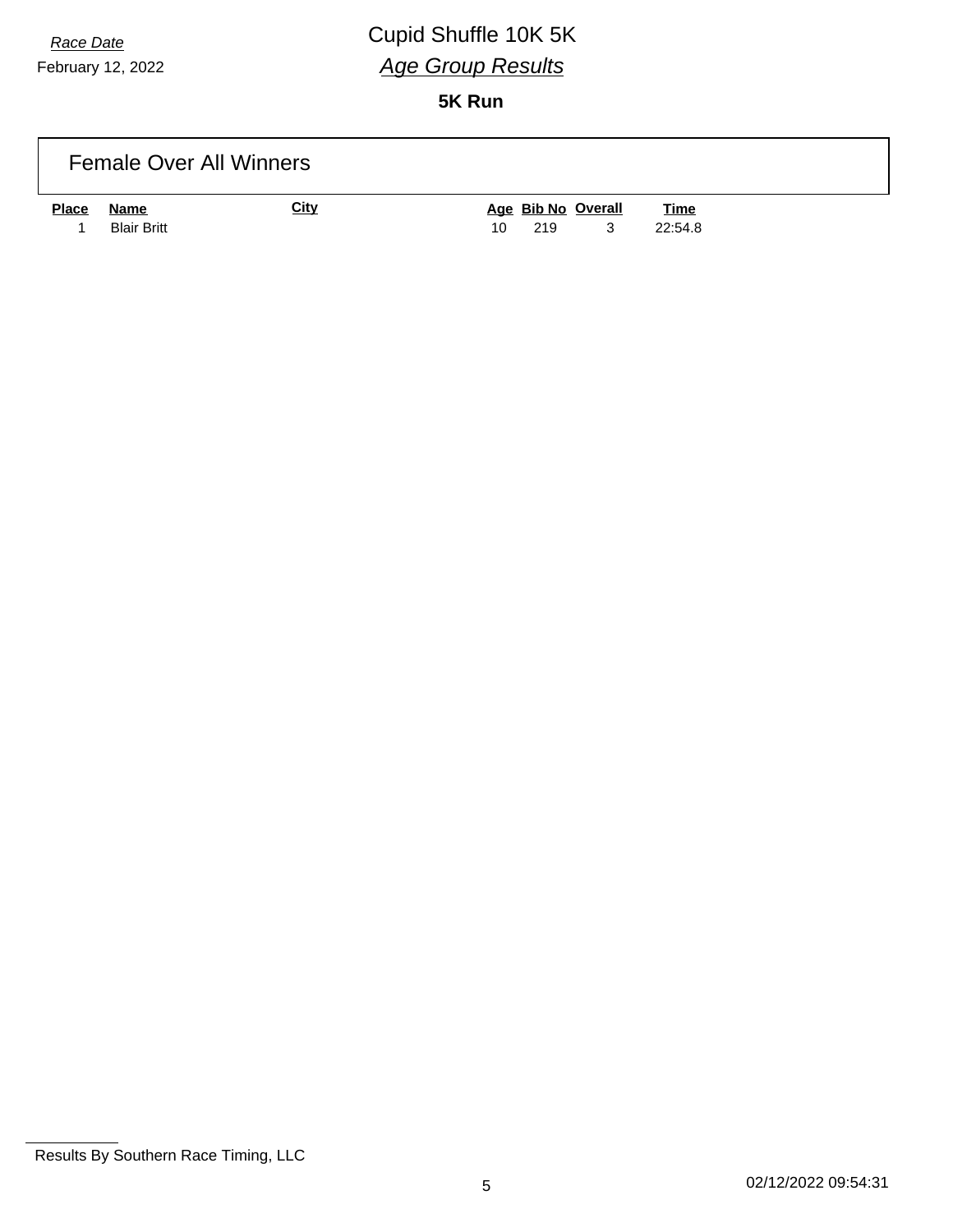### *Race Date* Cupid Shuffle 10K 5K *Age Group Results*

**5K Run**

| Female 19 and Under                              |               |    |     |                    |             |  |
|--------------------------------------------------|---------------|----|-----|--------------------|-------------|--|
| <b>Place</b><br><b>Name</b>                      | City          |    |     | Age Bib No Overall | <b>Time</b> |  |
| <b>Collins Warren</b><br>$\star$<br>1            |               | 19 | 211 | 13                 | 29:12.8     |  |
| 2 * Anna Beth Hodge                              |               | 10 | 151 | 39                 | 37:47.2     |  |
| Female 20 to 29                                  |               |    |     |                    |             |  |
| <b>Place</b><br><b>Name</b>                      | City          |    |     | Age Bib No Overall | <b>Time</b> |  |
| $\star$<br><b>Brooke Ballard</b><br>$\mathbf{1}$ |               | 29 | 107 | 4                  | 22:57.0     |  |
| $\overline{2}$<br><b>Haley Posey</b>             |               | 28 | 184 | 22                 | 30:30.6     |  |
| Ashton Ballard<br>3<br>$\ast$                    |               | 29 | 108 | 38                 | 37:31.7     |  |
| 4<br><b>Courtney Crosby</b>                      |               | 27 | 127 | 41                 | 38:30.6     |  |
| <b>Hollie Miller</b><br>5                        |               | 24 | 174 | 50                 | 41:50.1     |  |
| Female 30 to 39                                  |               |    |     |                    |             |  |
| <b>Place</b><br><b>Name</b>                      | City          |    |     | Age Bib No Overall | <b>Time</b> |  |
| Hollie Gibson<br>$\star$<br>1                    |               | 31 | 143 | 15                 | 29:35.2     |  |
| $\overline{2}$<br>Anna Berryhill                 |               | 31 | 110 | 20                 | 30:13.1     |  |
| Jenna Holmes<br>3<br>$^\star$                    |               | 34 | 157 | 21                 | 30:18.2     |  |
| 4<br>Amanda Douglas                              |               | 35 | 134 | 23                 | 30:49.3     |  |
| Nacole Dillon<br>5                               | Tylertown MS  | 39 | 131 | 28                 | 33:30.6     |  |
| Andrea Shannon<br>6                              |               | 38 | 199 | 33                 | 34:38.4     |  |
| 7<br>Jennifer Ladewig                            |               | 33 | 166 | 36                 | 37:05.4     |  |
| 8<br>Jaclyn Pendleton                            |               | 38 | 180 | 42                 | 38:35.3     |  |
| 9<br>Haley Shepherd                              |               | 31 | 200 | 43                 | 38:47.7     |  |
| 10<br>Kelly Fenwick                              |               | 38 | 137 | 45                 | 39:46.6     |  |
| Dara Moak<br>11                                  |               | 37 | 175 | 46                 | 39:51.8     |  |
| 12<br>Jessica Adams                              | Brookhaven MS | 33 | 100 | 52                 | 46:17.2     |  |
| Female 40 to 49                                  |               |    |     |                    |             |  |
| Place<br><b>Name</b>                             | <b>City</b>   |    |     | Age Bib No Overall | <b>Time</b> |  |
| $1 *$<br>Tonya Lofton                            |               | 41 | 167 | 25                 | 33:07.4     |  |
| Marjorie De La Garza<br>$\mathbf{2}^{\circ}$     |               | 44 | 218 | 32                 | 34:34.3     |  |
| 3 * Amanda King                                  |               | 40 | 163 | 35                 | 34:52.6     |  |

Danica Kirkpatrick 45 165 44 38:49.1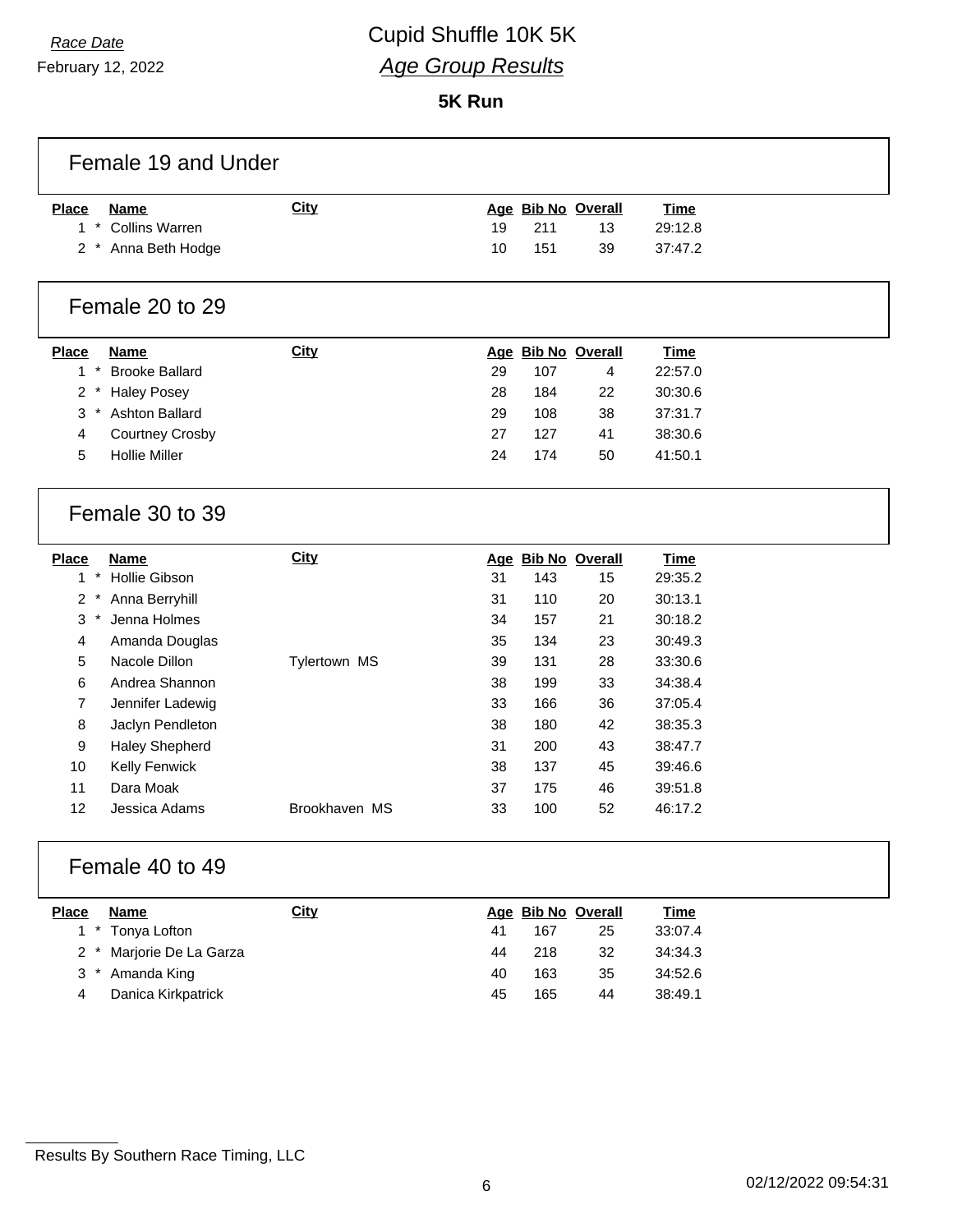February 12, 2022

#### **5K Run**

|                | Female 50 to 59    |             |     |                    |                       |             |  |
|----------------|--------------------|-------------|-----|--------------------|-----------------------|-------------|--|
| <b>Place</b>   | Name               | <b>City</b> | Age |                    | <b>Bib No Overall</b> | <b>Time</b> |  |
| 1              | Allison Patterson  |             | 51  | 179                | 24                    | 30:57.7     |  |
| $\overline{2}$ | Gayle Fortenberry  |             | 59  | 138                | 34                    | 34:43.9     |  |
| 3              | Carol Hobgood      |             | 59  | 150                | 47                    | 40:11.0     |  |
| 4              | Jana Parrish       |             | 58  | 178                | 54                    | 47:51.2     |  |
| 5              | Scharla Bivings    |             | 54  | 111                | 55                    | 47:52.4     |  |
| 6              | Annette Robinson   |             | 59  | 195                | 56                    | 56:13.0     |  |
| 7              | victoria fuller    |             | 56  | 141                | 57                    | 56:30.7     |  |
|                | Female 60 and Over |             |     |                    |                       |             |  |
| <b>Place</b>   | Name               | <b>City</b> |     | Age Bib No Overall |                       | <b>Time</b> |  |

1 \* Ann Freeman

|    | <u> Age Bib No Overall</u> |     | Time    |
|----|----------------------------|-----|---------|
| 79 | 140                        | -53 | 46:33.1 |

Results By Southern Race Timing, LLC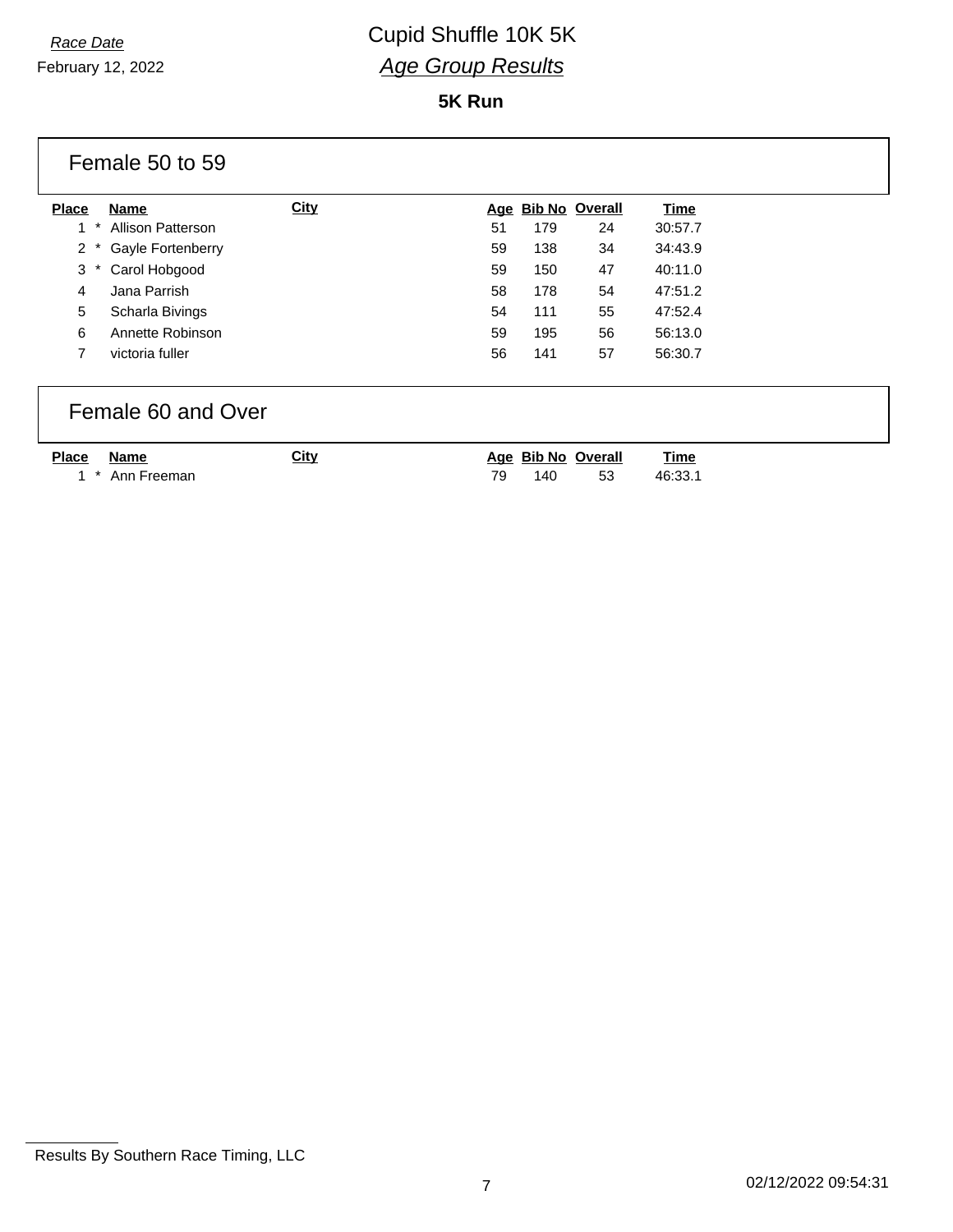## *Race Date* Cupid Shuffle 10K 5K *Age Group Results*

|              | Male Over All Winners |             |                                   |
|--------------|-----------------------|-------------|-----------------------------------|
| <b>Place</b> | <u>Name</u>           | <b>City</b> | Age Bib No Overall<br><b>Time</b> |
|              | Jason Watts           |             | 18:02.4<br>25<br>223              |

Results By Southern Race Timing, LLC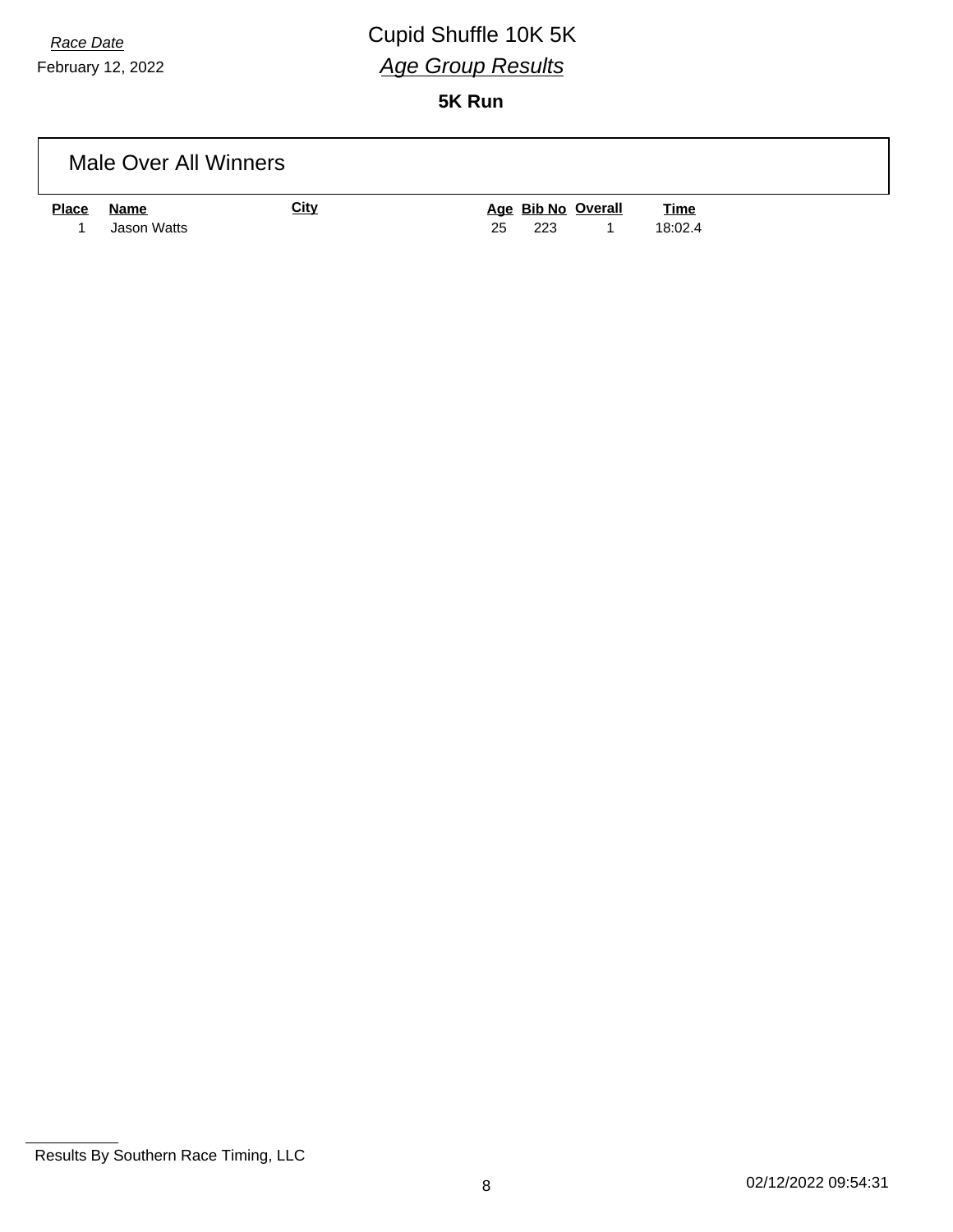February 12, 2022

| Male 19 and Under                           |               |                             |             |  |
|---------------------------------------------|---------------|-----------------------------|-------------|--|
| <b>Place</b><br><b>Name</b>                 | <b>City</b>   | Age Bib No Overall          | <b>Time</b> |  |
| $\star$<br>Aaden Mcmorris<br>$\mathbf{1}$   |               | 13<br>171<br>$\overline{2}$ | 22:16.3     |  |
| <b>Bennett Touchstone</b><br>$\overline{2}$ |               | 5<br>207<br>17              | 29:48.2     |  |
| 3<br>* Levi Macoy                           |               | 15<br>168<br>26             | 33:25.3     |  |
| <b>Brett Claxton</b><br>4                   |               | 13<br>226<br>30             | 33:42.2     |  |
| Jack Rippy<br>5                             |               | 12<br>191<br>31             | 33:47.4     |  |
| Paxton Adams<br>6                           |               | 102<br>9<br>48              | 41:09.0     |  |
| Male 20 to 29                               |               |                             |             |  |
| <b>Place</b><br><b>Name</b>                 | City          | Age Bib No Overall          | <b>Time</b> |  |
| 1 * Austin Coates                           |               | 222<br>20<br>6              | 24:50.5     |  |
| 2 * Jase Pollard                            |               | 182<br>29<br>8              | 26:22.2     |  |
| * Chance Roberts<br>3                       |               | 20<br>193<br>18             | 29:51.1     |  |
| <b>Jack Terrell</b><br>4                    |               | 23<br>206<br>27             | 33:27.4     |  |
| Male 30 to 39                               |               |                             |             |  |
| <b>Name</b><br><b>Place</b>                 | <b>City</b>   | Age Bib No Overall          | <b>Time</b> |  |
| Phillip Dillon<br>$1 *$                     | Brookhaven MS | 31<br>133<br>7              | 24:51.5     |  |
| 2 * Noah Gibson                             |               | 30<br>144<br>16             | 29:36.5     |  |
| Male 40 to 49                               |               |                             |             |  |
| <b>Place</b><br><b>Name</b>                 | <b>City</b>   | Age Bib No Overall          | <b>Time</b> |  |
| $1 *$<br>Simon Claxton                      |               | 124<br>41<br>9              | 27:22.0     |  |
| Arturo De La Garza<br>2                     |               | 47<br>217<br>14             | 29:24.4     |  |
| <b>Brendon Adams</b><br>3                   | Brookhaven MS | 101<br>41<br>49             | 41:09.5     |  |
| Jason Boyd<br>4                             |               | 112<br>48<br>51             | 42:10.8     |  |
| Male 50 to 59                               |               |                             |             |  |
| <b>Place</b><br><b>Name</b>                 | <b>City</b>   | Age Bib No Overall          | <b>Time</b> |  |
| $1 *$<br>Jeff Adams                         | Summit MS     | 57<br>104<br>12             | 29:11.0     |  |
| 2 <sup>7</sup><br>$\star$<br>Mickey Dillon  |               | 132<br>54<br>19             | 30:06.8     |  |
| $\mathbf{3}$<br>$\ast$<br>John Houeye       |               | 58<br>158<br>29             | 33:31.9     |  |
| Jeff Richardson<br>4                        |               | 190<br>37<br>58             | 37:29.7     |  |
| 5<br>Don Hodge                              | Brookhaven MS | 56<br>153<br>40             | 37:49.1     |  |
|                                             |               |                             |             |  |

Results By Southern Race Timing, LLC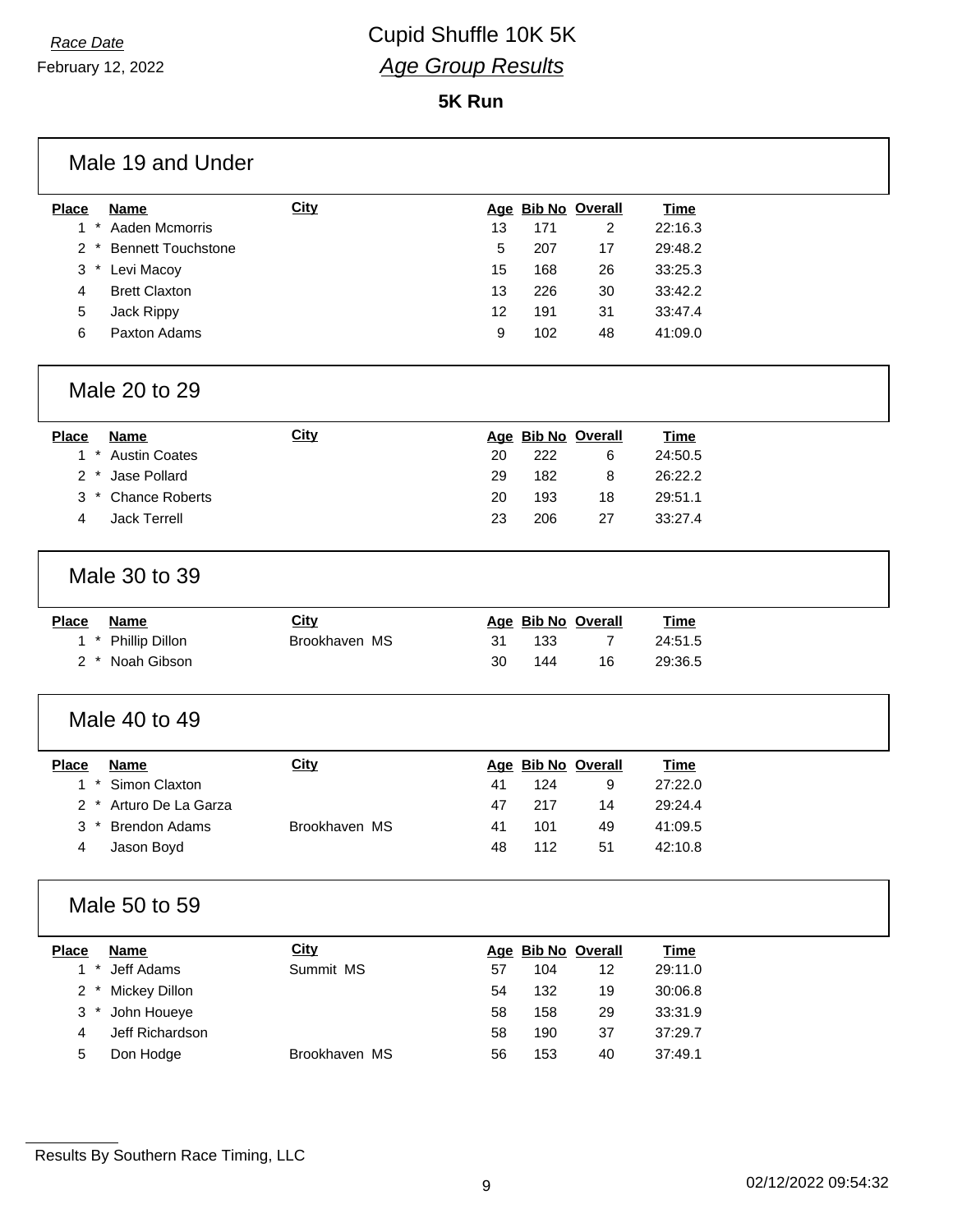## *Race Date* Cupid Shuffle 10K 5K *Age Group Results*

**5K Run**

#### Male 60 and Over

| <b>Place</b> | Name                 | <u>City</u> |    |     | Age Bib No Overall | <u>Time</u> |
|--------------|----------------------|-------------|----|-----|--------------------|-------------|
|              | 1 * Eddy Myers       |             | 65 | 177 | <sub>5</sub>       | 23:58.4     |
|              | 2 * Gary Crosby      |             | 60 | 126 | 10                 | 28:21.8     |
|              | 3 * Vincent Woodcock |             | 64 | 214 |                    | 28:42.5     |

Results By Southern Race Timing, LLC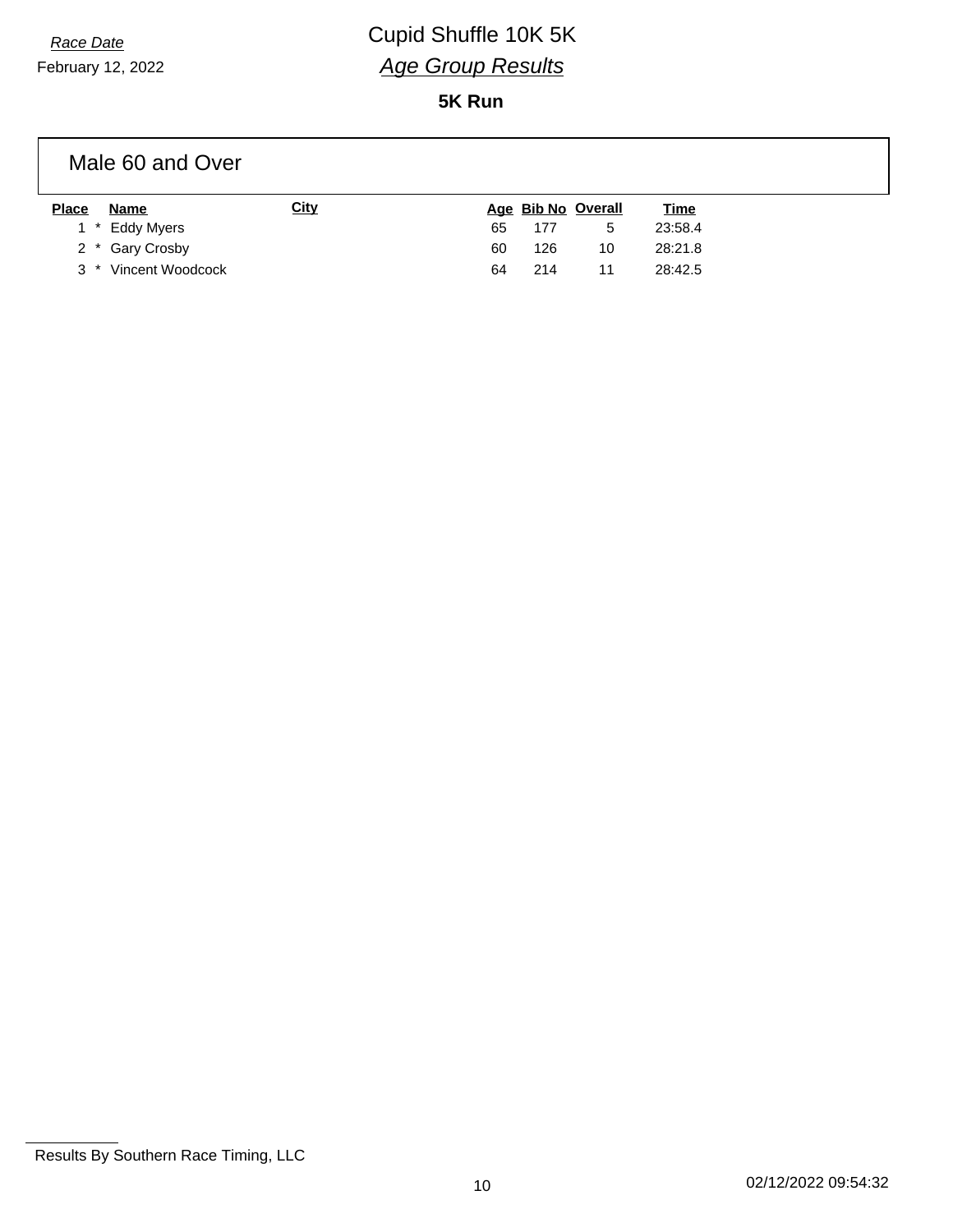# *Race Date* Cupid Shuffle 10K 5K *Age Group Results*

|              | <b>Female Over All Winners</b> |             |                                      |                        |  |
|--------------|--------------------------------|-------------|--------------------------------------|------------------------|--|
| <b>Place</b> | <b>Name</b><br>Michelle Case   | <b>City</b> | Age Bib No Overall<br>53<br>120<br>6 | <b>Time</b><br>41:19.2 |  |

Results By Southern Race Timing, LLC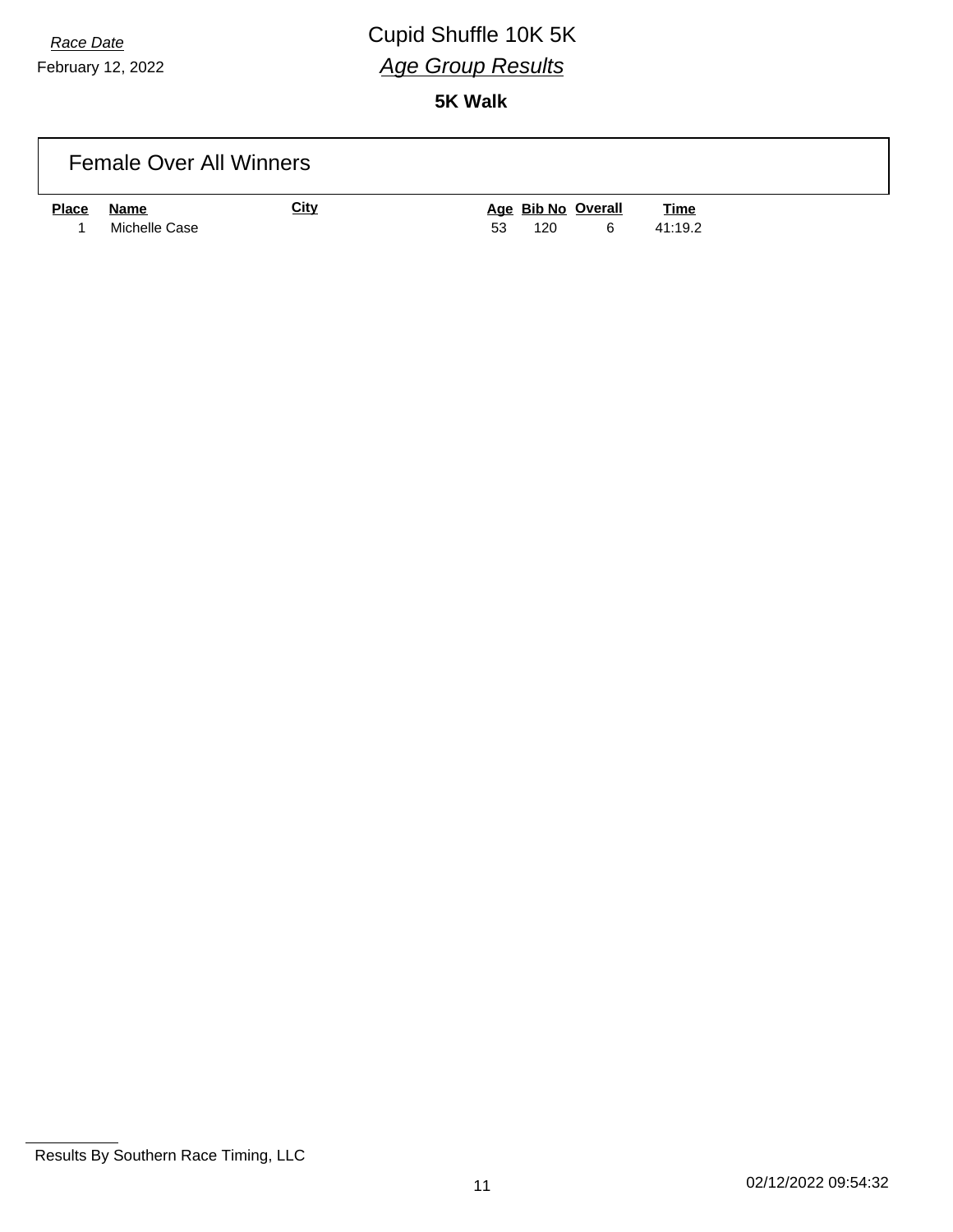February 12, 2022

| Female 19 and Under         |             |                |     |                    |             |  |
|-----------------------------|-------------|----------------|-----|--------------------|-------------|--|
| <b>Place</b><br><b>Name</b> | City        |                |     | Age Bib No Overall | <b>Time</b> |  |
| $1 *$<br>Lillie Adams       |             | $\overline{7}$ | 103 | 11                 | 46:10.1     |  |
| 2 * Kailyn Hodges           |             | 16             | 155 | 15                 | 51:39.7     |  |
| Female 20 to 29             |             |                |     |                    |             |  |
| <b>Place</b><br><b>Name</b> | <b>City</b> |                |     | Age Bib No Overall | <b>Time</b> |  |
| $1 *$<br>Rebecca Britt      |             | 24             | 115 | 16                 | 51:41.8     |  |
| 2 * Sarah Beth King         |             | 22             | 162 | 25                 | 56:19.5     |  |
| Female 30 to 39             |             |                |     |                    |             |  |
| <b>Place</b><br>Name        | <b>City</b> |                |     | Age Bib No Overall | <b>Time</b> |  |
| 1 * Heather Simpson         |             | 39             | 202 | 9                  | 45:14.5     |  |
| 2 * Faith McMinn            |             | 32             | 170 | 24                 | 55:52.5     |  |
| Female 40 to 49             |             |                |     |                    |             |  |
| <b>Place</b><br><b>Name</b> | <b>City</b> |                |     | Age Bib No Overall | <b>Time</b> |  |
| $1*$<br>Mandy Claxton       |             | 40             | 123 | 10                 | 45:16.1     |  |
| $2 *$<br>Agustina Castro    |             | 49             | 121 | 14                 | 50:46.5     |  |
| Kristi Morgan<br>3          |             | 46             | 176 | 17                 | 51:45.8     |  |
| 4<br>Susie Hodges           |             | 41             | 154 | 18                 | 51:46.9     |  |
| 5<br><b>Tabitha Gatlin</b>  |             | 45             | 142 | 28                 | 1:16:25.7   |  |
| Female 50 to 59             |             |                |     |                    |             |  |
| <b>Place</b><br>Name        | City        |                |     | Age Bib No Overall | <b>Time</b> |  |
| $1 *$<br><b>Tina Reed</b>   |             | 50             | 186 | 12                 | 46:50.9     |  |
| Joann Reynolds<br>2         |             | 58             | 188 | 21                 | 51:59.3     |  |
| 3<br>missy jones<br>$\ast$  |             | 51             | 160 | 23                 | 52:02.2     |  |
| Sharon Hayse<br>4           |             | 55             | 148 | 26                 | 59:46.2     |  |
| Female 60 and Over          |             |                |     |                    |             |  |
| <b>Place</b><br><b>Name</b> | <b>City</b> |                |     | Age Bib No Overall | <b>Time</b> |  |
| $1 *$<br>Tammy Crosby       |             | 61             | 128 | $\overline{7}$     | 41:20.5     |  |
| Debra Kinser<br>$2 *$       | Jackson MS  | 66             | 164 | 8                  | 44:38.7     |  |
| Cindy Kennedy<br>$3^*$      |             | 66             | 161 | 20                 | 51:56.2     |  |

Results By Southern Race Timing, LLC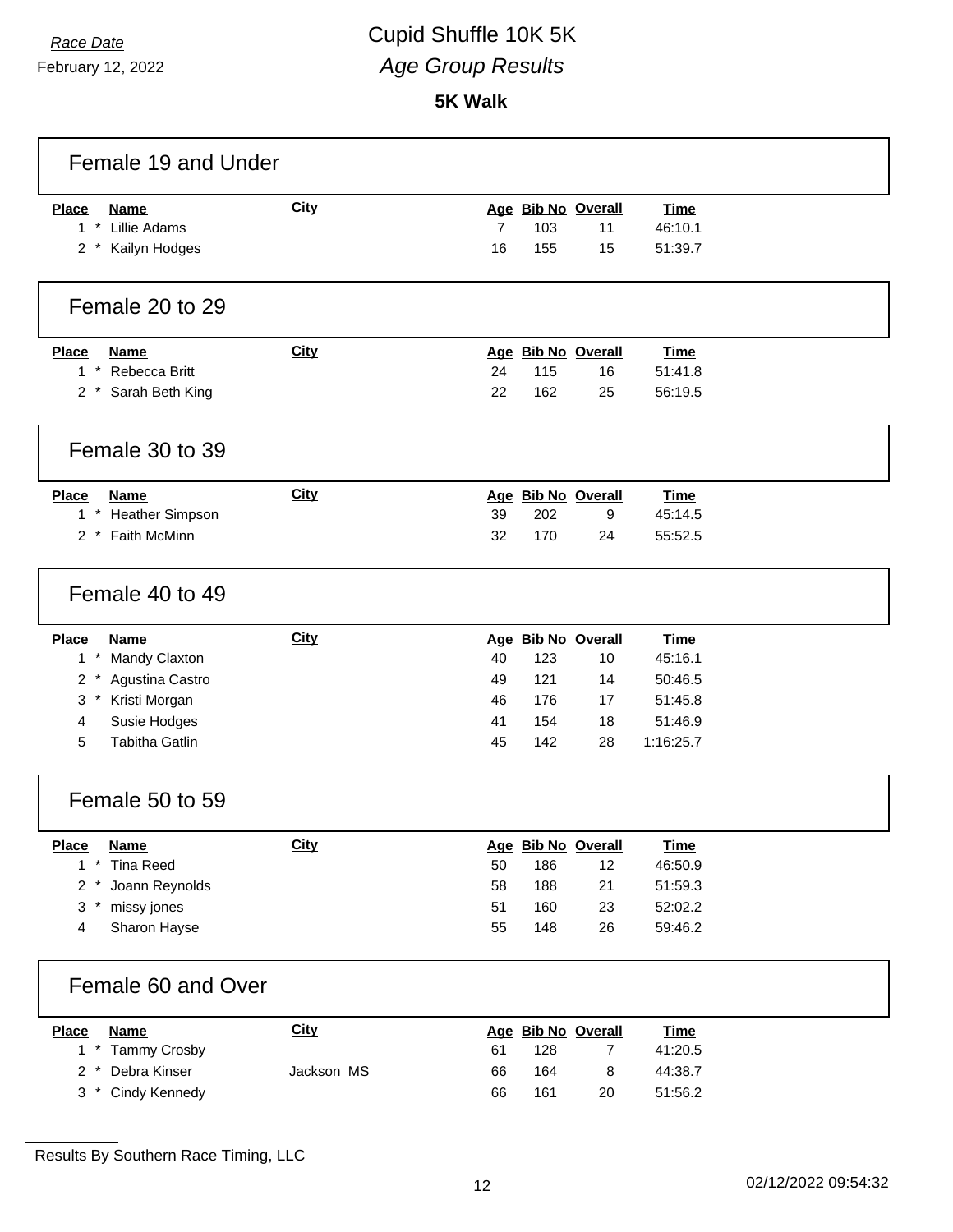# *Race Date* Cupid Shuffle 10K 5K *Age Group Results*

**5K Walk**

### Female 60 and Over

| <b>Place</b> | Name                  | City |     | Age Bib No Overall | <u>Time</u> |
|--------------|-----------------------|------|-----|--------------------|-------------|
|              | 4 Norma Rush          |      | 198 | -22                | 52:01.2     |
|              | 5 Lorraine Stephenson |      | 203 | -29                | 1:16:31.1   |

Results By Southern Race Timing, LLC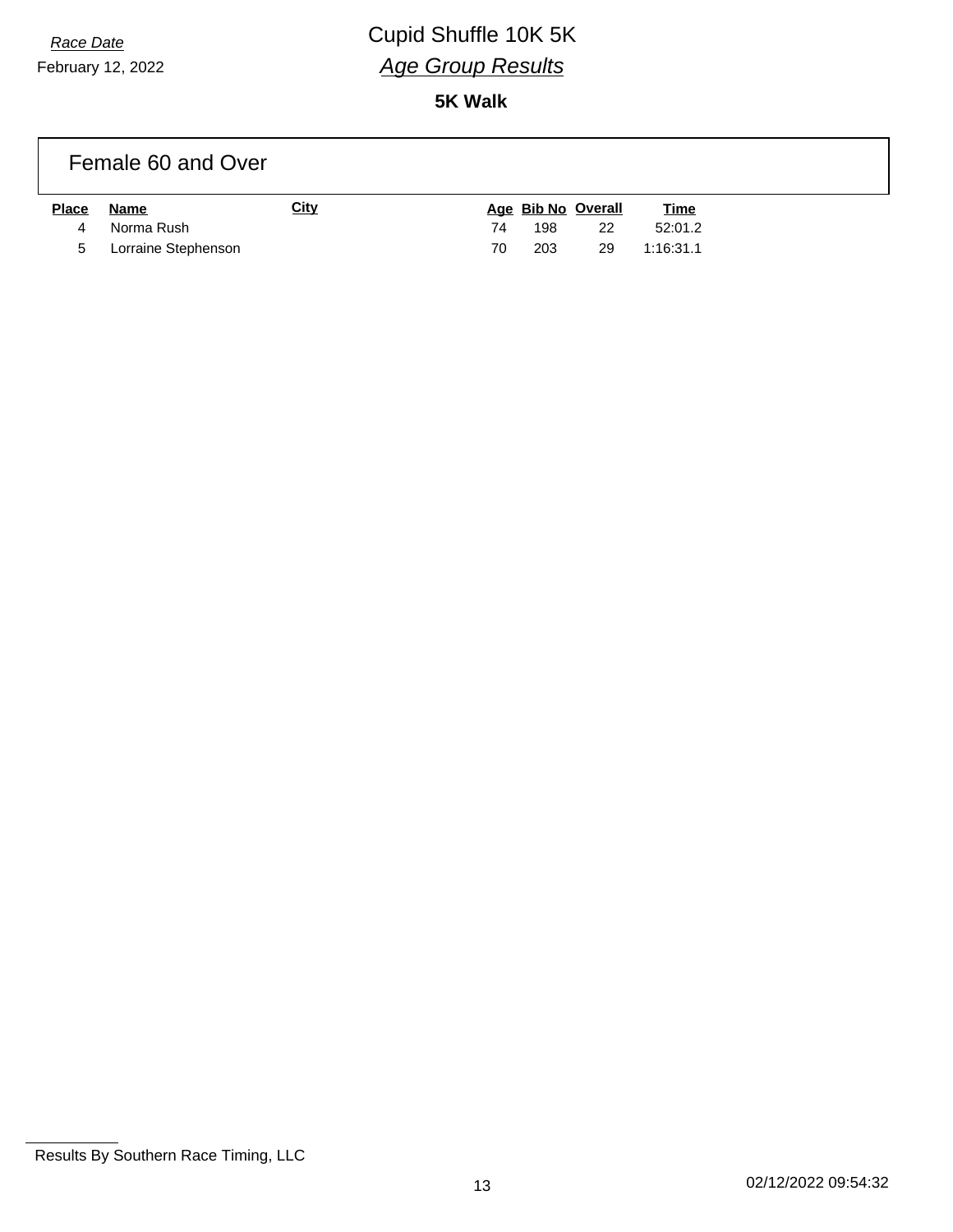# *Race Date* Cupid Shuffle 10K 5K *Age Group Results*

|              | Male Over All Winners          |             |                                 |                        |  |
|--------------|--------------------------------|-------------|---------------------------------|------------------------|--|
| <b>Place</b> | <b>Name</b><br>Steven Gonzalez | <b>City</b> | Age Bib No Overall<br>30<br>147 | <u>Time</u><br>32:58.7 |  |

Results By Southern Race Timing, LLC